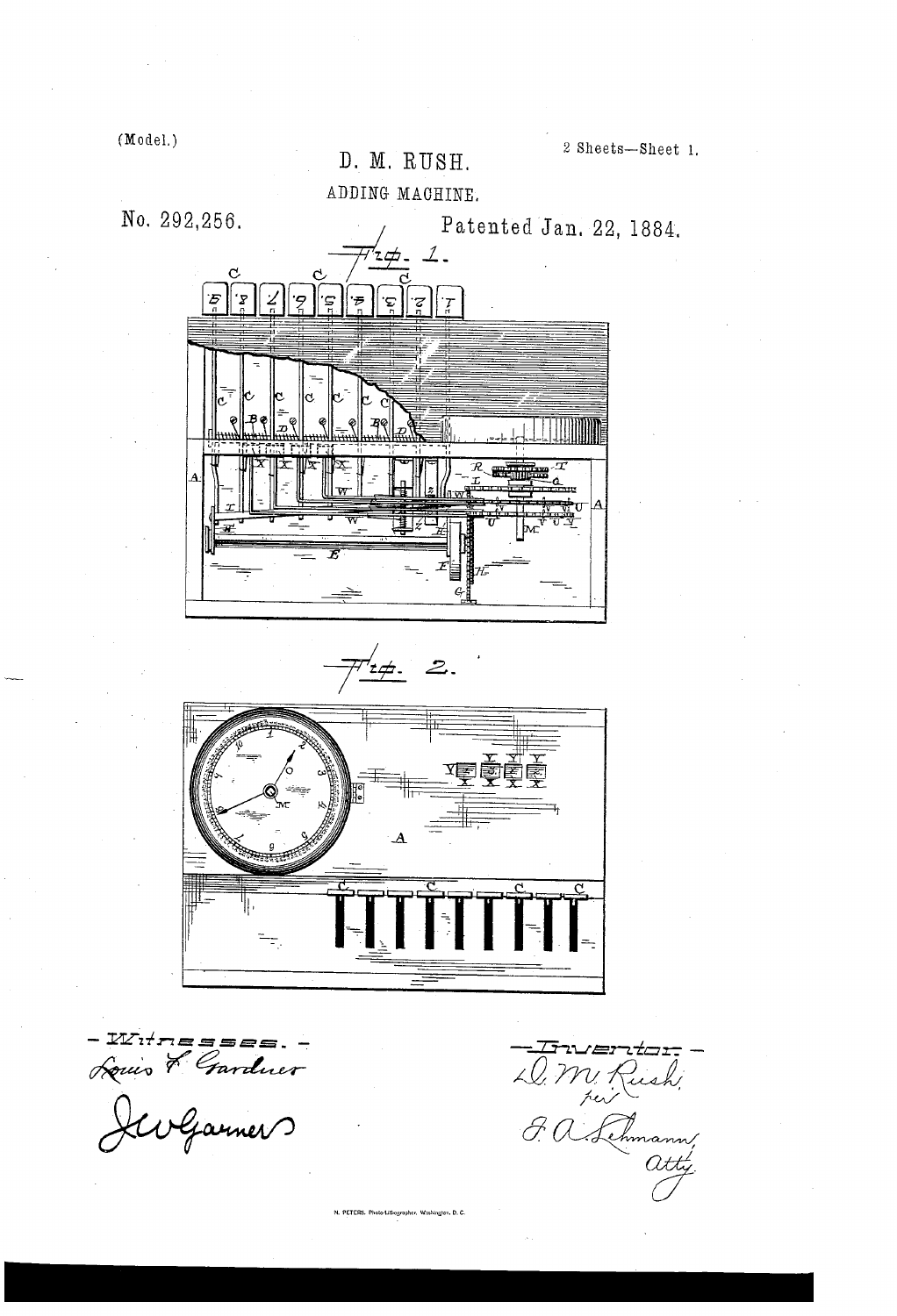D. M'. RUSH. ADDING MACHINE.



Wıtnesse. Quist! Conduer

 $\overline{\mathbf{A}}$ 

 $\frac{Tru}{\sqrt{2}}$ <br>  $\frac{1}{\sqrt{2}}$  M. Rush<br>  $\frac{1}{\sqrt{2}}$  C. Schmann,<br>  $\frac{1}{\sqrt{2}}$ 

. PETERS. Photo-Lithographer, Washington, D. C.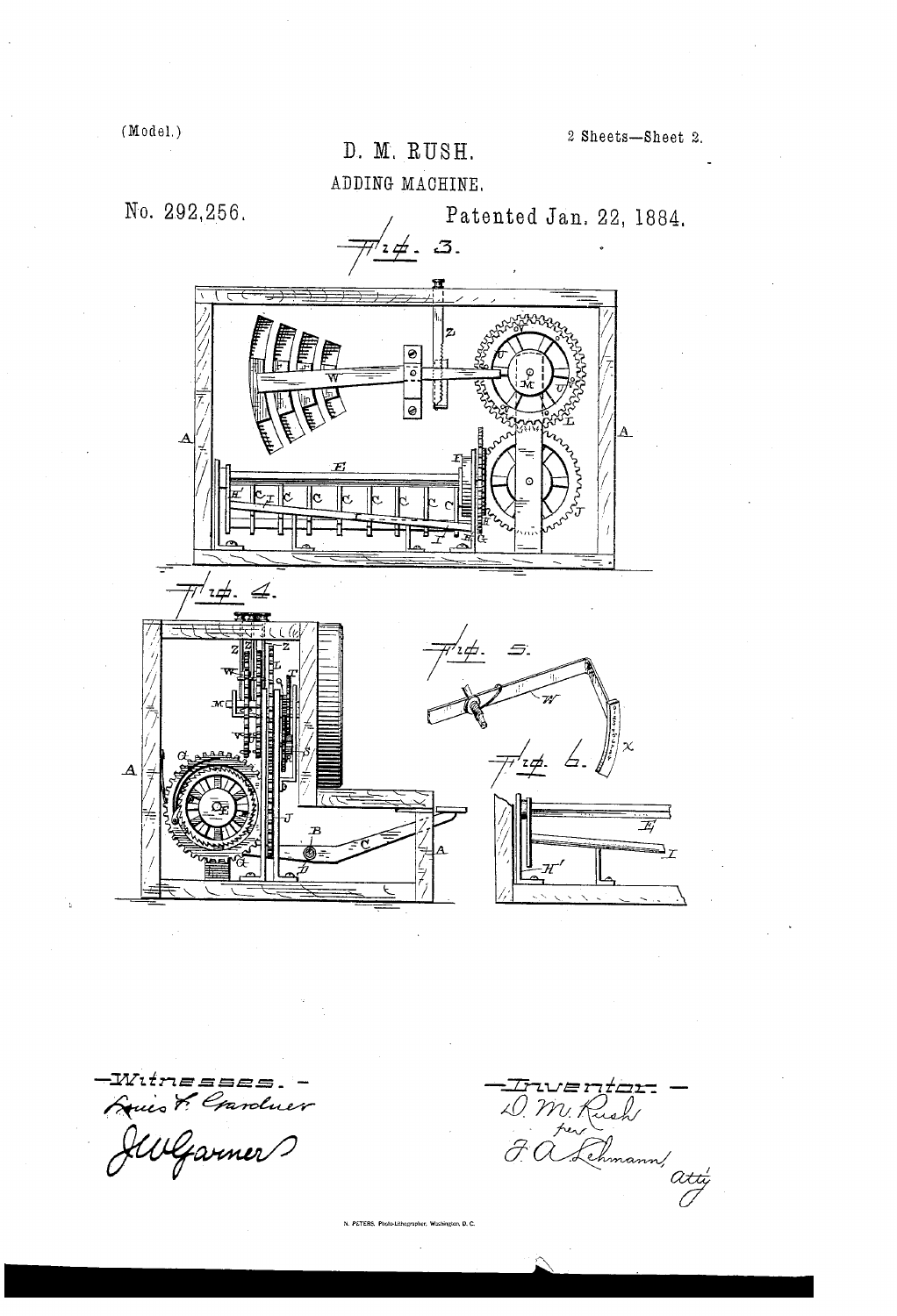#### PATENT NITED STATES <sup>)</sup>FFICE.

### DAVID MARION RUSH, OF LOUISBURG, MISSOURI.

### ADDING-MACHINE.

# SPECIFICATION forming part of Letters Patent No. 292,256, dated January 22, 1884. Application filed July 25, 1883. (Model.)

#### To all whom it may concern:

Be it known that l, D. MARION RUsH, of Lonisburg, in the county of Dallas and State of Missouri, have invented certain new and useful Improvements in Adding-Machines; and I do hereby declare the following to be a full, clear, and exact description of the in vention, such as will enable others skilled in the art to which it pertains to make and use

it, reference being had to the accompanying drawings, which form part of this specification.

My invention relates to an improvement in adding-machines; and it consists, first, in the

- 15 combination of the spring-actuated operating levers or keys, which are pivoted near their centers, the main operating-shaft and a rod which is set at any angle to the shaft, and against which rod the inner ends of the spring
- actuated levers are made to bear for the pur pose of moving the main shaft; second, in the combination of the shaft connected with the dial-hands, aseries of wheels which are placed upon the shaft, each one of which is provided
- with studs or projections, spring actuated 25 levers having numbering-blocks secured to their ends, the frame having suitable slots through its side to display the figures, and the notched rods for locking the levers in place;
- $\infty$  third, in the combination with the shaft which is connected with the dial-hands, a series of wheels placed thereon, the spring-actuated levers having numbering-blocks secured to their inner ends, and the frame having suitable
- 35 slots through its front side to display the figures on the blocks, all of which will be more fully described hereinafter.

.40 maybe added rapidly and accurately. The object of my invention is to provide a counting-machine by means of which figures

- Figure 1 is a plan view of a machine em bodying my invention, parts of the frame be ing removed. Fig. 2 is a front elevation of the same. Fig.  $3$  is a rear view, the frame
- being removed so as to show the operating parts. Fig.  $4$  is an end view. Figs.  $5$  and  $6$  are detail views.

A represents a suitable frame, in which is secured rigidly the pivotal rod  $\overline{B}$ , upon which 50 the keys or the operating-levers Care arranged.

Upon this rod B are secured the springs  $D, \, |$  sired number of spaces. Each space being

which bear upon the rods near their inner ends, so as to always return them to position after they have been depressed by the oper ator. Journaled in suitable hearings in the frame, just beyond the ends of these operating levers, is the main operating-shaft E, which has the spring F and the wheels G and H secured to one end. The spring returns the shaft and the wheel H back to position after 60 it has been moved by one of the operating levers, while the wheel G operates the count ing mechanism. Secured to this main shaft by means of the arms H' is the red I, which rod is arranged at an angle to the main shaft, as shown. This rod is arranged at an angle for the purpose of causing the operating levers, when depressed, to turn the main shaft a greater or less distance, according to the number of the lever that is operated. That 70 end of the rod which is farthest away from the shaft is operated upon by the operating-levers which are shortest, and' which indicate the smallest numbers, while that portion which is nearest to the rod is operated upon by the  $75$ longest levers and those which indicate the largest numbers. When the lever which indicates 1 is depressed, the shaft is turned just far enough to move the indicating mechanism one point, whereas, if the key or lever which represents 9 is depressed, the indicating mechanism is moved nine points. If any of the intermediate levers are depressed, they operate the indicating mechanism a distance corresponding to the number which they  $rep_{2}$  85 resent. The ratchet-wheel H on the end of the shaft E contains one hundred cogs, so as to correspond to the number of teeth on the wheel G.

The wheel G upon the end of the main shaft 90 should contain one hundred cogs, and meshes with the wheel J, which is placed at right angles thereto, and which may contain any suit able number of cogs. This wheel J meshes with the wheel L, which has one hundred cogs, and which is secured. directly to the shaft M, upon which the larger indicator-hand over the face or dial, which is divided on its outer surface into ten points or divisions, and which is subdivided again into ten or any de-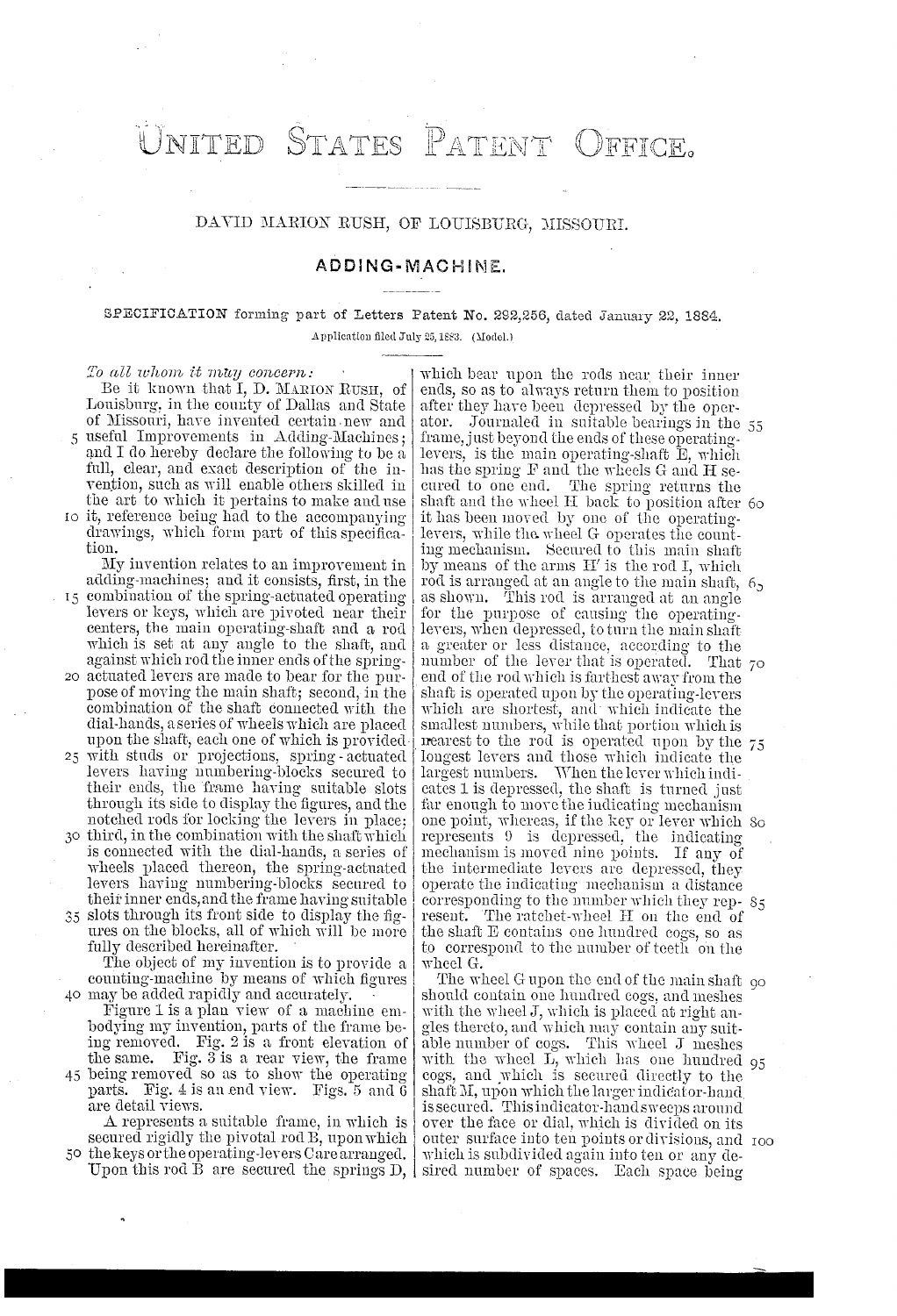IO just in advance of the wheel L, is the pinion  $40$  ing the figures through them. As the wheels numbered, a person can see at a glance how many either or both of the hands are indicating, and thus save time and trouble of count ing up the number indicated. This division is similar to the division upon the dial-plate of a clock, and for the same purpose. The smaller indicator-hand O indicates the number of hundreds the larger hand has swept around the dial. Secured to the shaft M, Q, which has any suitable number of cogs, and which meshes with the wheel R below it, having a suitable number of cogs. Upon the same shaft as the wheel R is the pinion S, which has a suitable number of cogs, and which gears with the wheel T, having a suitable number of cogs. This wheel  $T$  is secured to a thimble placed upon the shaft M, and through the outer end of this thimble is secured the smaller indicator-hand 0. Each time the large indicator-hand sweeps once around the small indicator - hand sweeps through one of the smaller subdivision of the dial and indicates another hundred. Se 25 cured upon this shaft M, in the rear of the wheel L, will be any desired number of wheels U, which have a series of studs or projec tions, V, extending from their faces, for the  $p_{\rm gc}$  vers W. These levers are pivoted upon suitable supports, and have one of their ends to extend out, so as to be operated upon by the studs or projections, while their other ends carry blocks" X, upon the faces of which are 35 marked suitable numbers which run in regular order. These blocks move in curved grooves made in the inner side of the frame, and over the slots Y, which are made through the front of the frame for the purpose of show. are made to revolve, the studs or projections strike against the ends of the levers for the purpose of depressing those ends of the le vers, while the other ends are correspondingly raised, so as to present other figures through the openings. One of these levers will indi-

50 is always shown upon the small wooden block 60 ing the right-hand figure of the column being cate units, another tens, another hundreds, another thousands, and so on to any desired<br>degree. The right-hand figure of each column The right-hand figure of each column attached to the end of the corresponding 1e ver. These blocks are marked from 0 to 9, as shown in Fig. 5, and the figures are so  $ad$ justed that the block corresponding to the col- $55$  umn being added stands at 0 when the long pointer or hand indicates any number ending with 0, and rises from 1 to 9 as the pointer moves on around, and drops back again when any number ending in 0 is reached, thus always keep added visible through the small slot in a part of the box to the right of the dial or face. The studs or projections upon the wheels are ar ranged just far enough apart to move the in-<br>65 ner end of the lever having a block attached

thereto from 0 to 9, and when the lever has I refer to the indicator for the left-hand figure moved far enough to exhibit the figure 9 through the slot the end of the lever is ready to slip off the projection at the next move ment, when the spring attached to the lever in stantly returns it to position, where it shows  $0$ through the slot. Only four of the levers and the wheels provided with studs are here shown; but others, as herein described, will be added. For each one of these levers which are oper ated by the wheels there projects through the cover of the frame a notched rod, Z, which is moved by means of a thumb nut or head upon<br>its top. These rods being turned one-quarter These rods being turned one-quarter around, serve to engage with the levers and hold them out of contact with their respective wheels. These rods  $Z$  are provided with a series of notches, so that when the rod is turned partially around by hand one of the notches will catch over the top of its rod, in whatever  $85$ position the rod may be held. The notches upon the rod  $Z$  act as cams to spring lever  $W$ to one side when the rod is turned out of the path of the pins V. This notched rod Z serves to hold the lever down in position for the pur- 90 pose of preventing it from being operated again until the whole sum has been added up. umns of figures, when the sum of the first colume is found the lever which indicates this 95 sum is then locked in place, so as to prevent it from being again moved. Each of the other levers is in turn locked in place until the whole sum is found. If in adding the unitscolumn we obtain,for instance, thirty-seven for I00 a sum, we turn the notched rod to the right one-quarter around, and the register-lever is caught in the ratchet below and held in posi tion, but out of gear with its operating-wheel when the lever denoting tens column and which carries another wooden block just to the left of the one denoting units-column and numbered in the same way, is thrown in gear by means of another notched rod, and operates the same as the one on the right, the right-  $\overline{\phantom{a}}$   $\overline{\phantom{a}}$ hand block, or the one denoting units-column, being still held firmly in position, still showing the above figure 7 at the right-hand edge of the slot. It, now, in adding tens column we obtain forty-eight for a sum, we turn the notched rod which governs the lever corresponding to tens-column to the right one-quarter around and the lever is caught by the ratchet and held in position, the two wooden blocks now indicating the tens and units figures of the sum, or eighty-seven. Other levers and blocks denoting other col umns, as hundreds, thousands, &c., are placed each in order just on the left of the two described, and are operated in the same manner.  $125$ Then by turning thumb-pieces one-quarter around the levers are returned to the starting point again. Having finished the page or entire column of figures to be added and taken down the entire sum, as shown by means of register and indicators, it is only necessary to